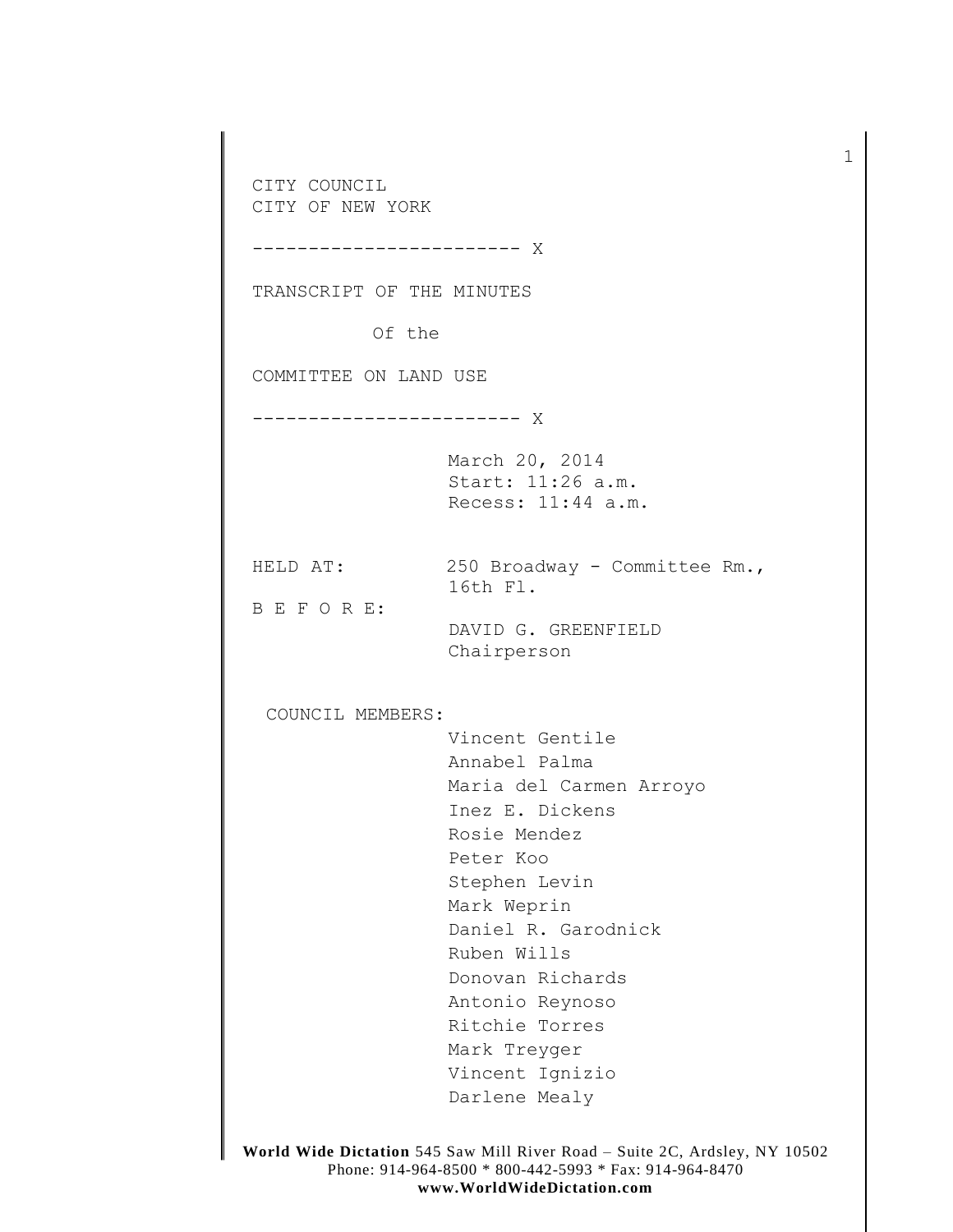Brad Lander Ydanis Rodriguez Ben Kallos Inez Barron Jumaane D. Williams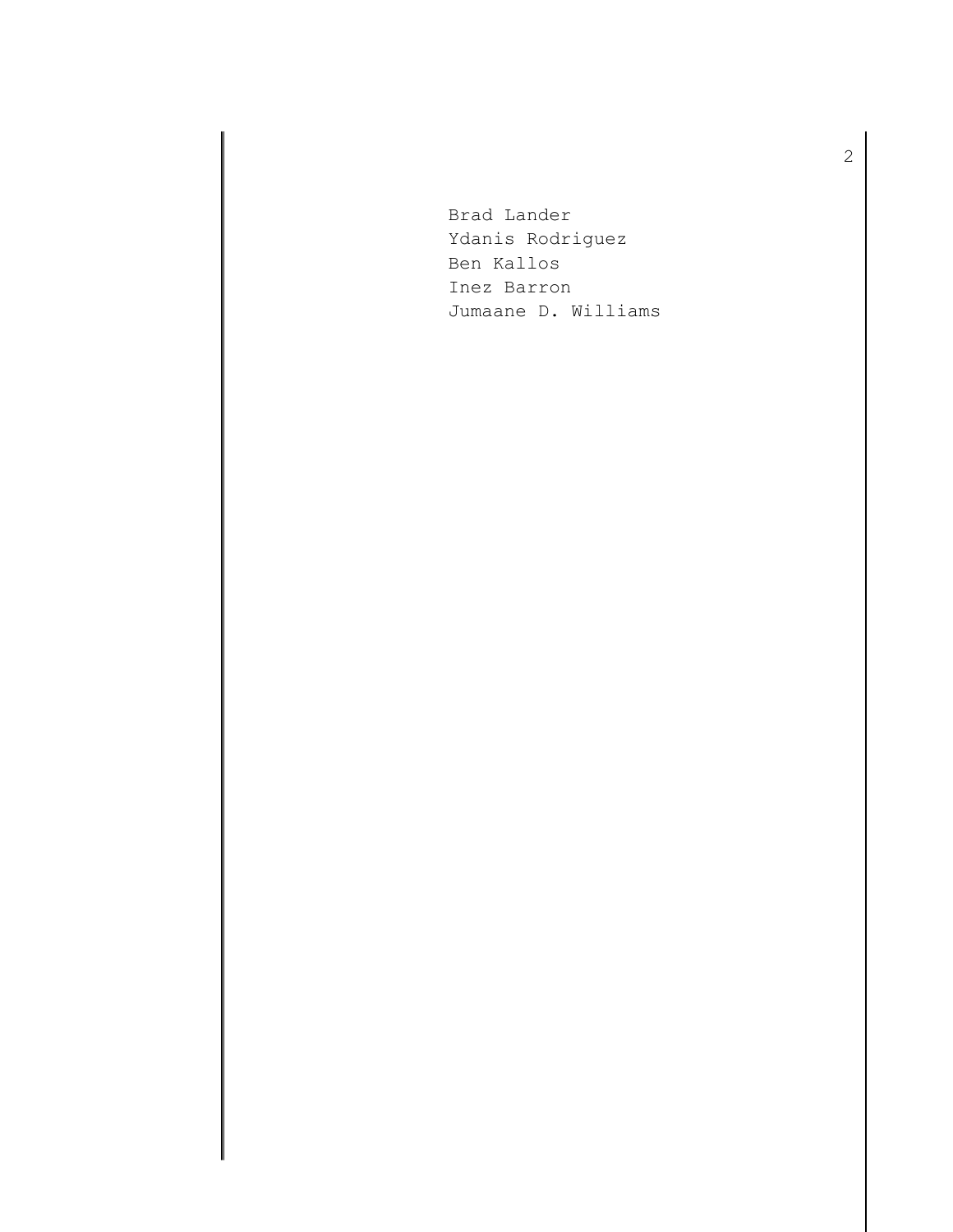| COMMITTEE ON LAND USE |  |
|-----------------------|--|
|-----------------------|--|

1

2 3 4 5 6 7 8 9 10 11 12 13 14 15 16 17 18 19 20 21 22 23 24 25 CHAIRPERSON GREENFIELD: [gavel] Good morning. My name is David Greenfield. I'm the council member from the 44th Council District in Brooklyn and I'm presently serving as the chair of the Land Use Committee. I want to welcome my esteemed colleagues, who are members of the committee: Council Member Gentile, Council Member Palma, Council Member Arroyo, Council Member Dickens, Council Member Mendez, Council Member Koo, Council Member Levin, Council Member Weprin, Council Member Garodnick, Council Member Wills, Council Member Richards, Council Member Reynoso, Council Member Torres, Council Member Treyger and Council Member Ignizio. I want to thank all of you for your prompt attendance. You will see on the table before you several items relating to the committee. First is the agenda prepared by the committee staff, containing those matters which have had a hearing and been reviewed and fully vetted by the subcommittees. Those are the matters on which we will be acting today. [background voices] Shh... I'd also like to also recognize Council Members Mealy and Lander and I'd like to thank our subcommittee chairs, Chair Mark Weprin,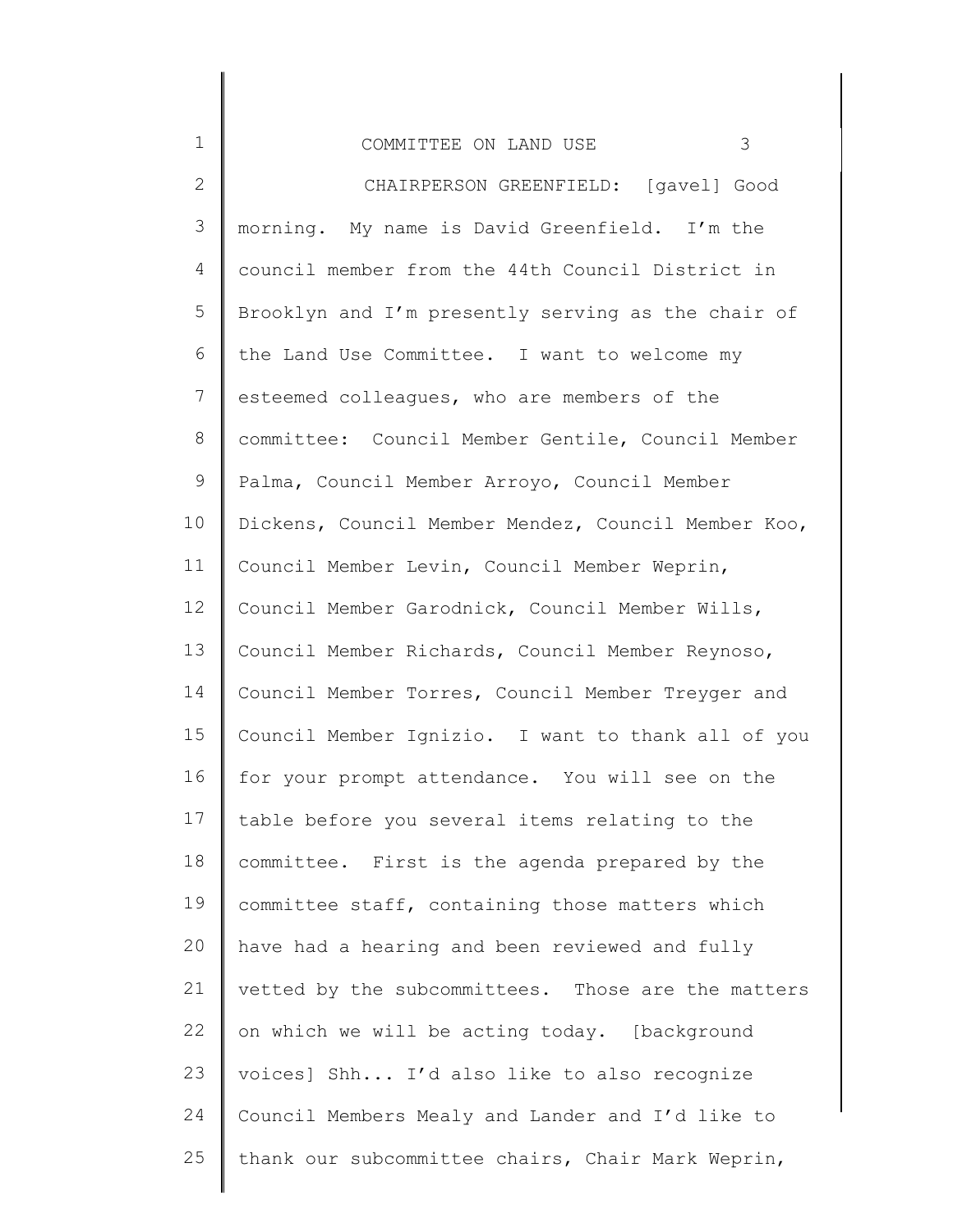| $1\,$        | 4<br>COMMITTEE ON LAND USE                            |
|--------------|-------------------------------------------------------|
| $\mathbf{2}$ | the Subcommittee on Zoning and Franchises; Chair      |
| 3            | Peter Koo, the Subcommittee on Landmarks, Public      |
| 4            | Siting and Maritime Uses and of course, Chair Inez    |
| 5            | Dickens, Subcommittee on Plannings, Dispositions      |
| 6            | and Concessions. Also before you are joint reports    |
| 7            | of the Land Use Committees and applicable             |
| 8            | subcommittees for each item we are voting on today    |
| 9            | with a resolution for each item. What the             |
| 10           | committee is voting on today is to approve each of    |
| 11           | the resolutions before you for presentation and       |
| 12           | full vote by the full council. The resolutions        |
| 13           | reflect the recommendations of the applicable         |
| 14           | subcommittees. In addition today, we'll also find     |
| 15           | a briefing sheet, which give the additional           |
| 16           | information about roles, matters and other matters    |
| 17           | which have been scheduled to be heard by the          |
| 18           | subcommittee.                                         |
| 19           | Today we have five applications on our                |
| 20           | calendar for our consideration. We have two           |
| 21           | unenclosed sidewalk cafes that are recommended for    |
| 22           | approval, the White Horse Tavern and Maison O.<br>The |
| 23           | White Horse Tavern is located in Council Member       |
| 24           | Johnson's district at 567 Hudson Street and has 24    |
| 25           | tables and 48 seats. Maison O is located in           |
|              |                                                       |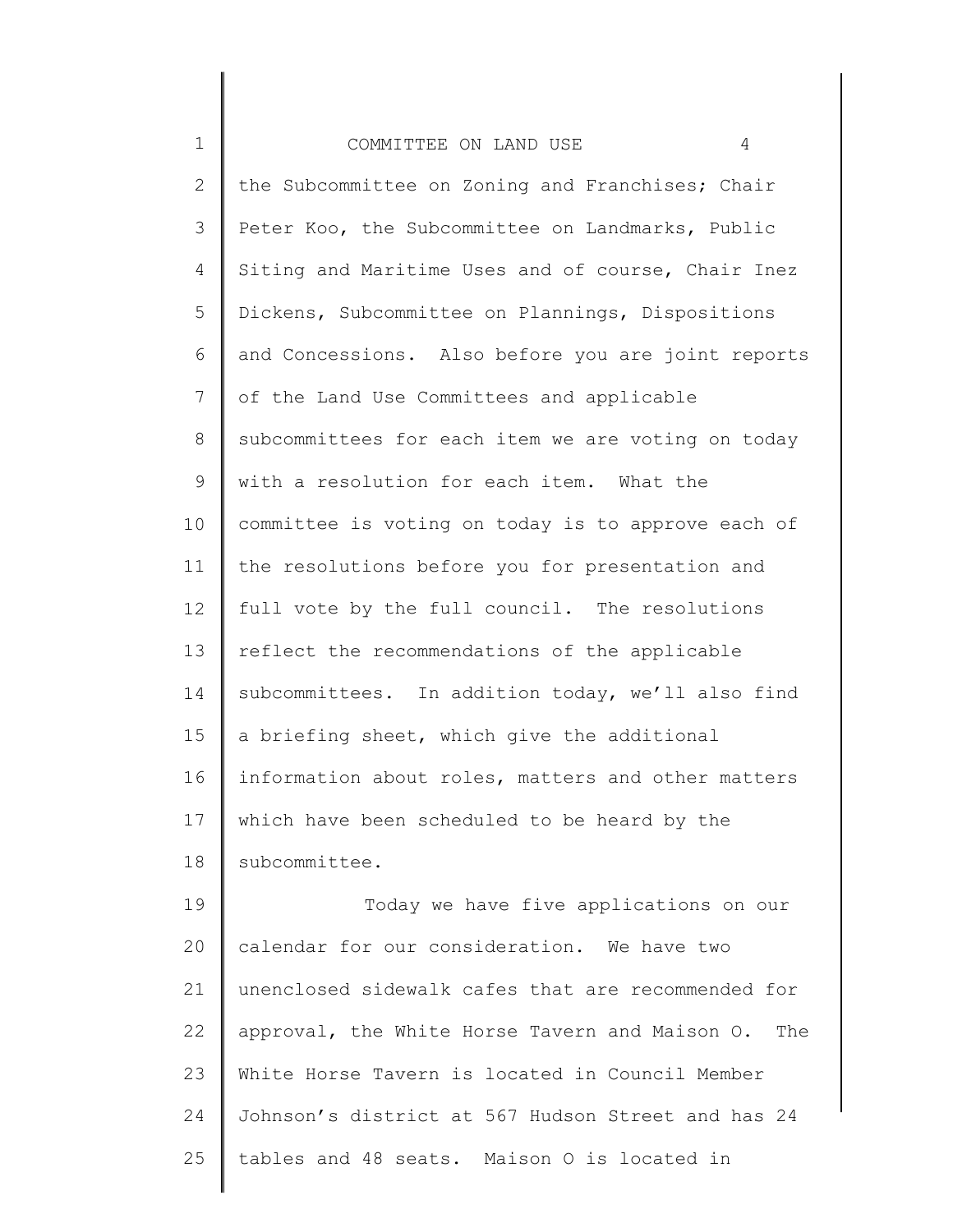| $\mathbf 1$  | 5<br>COMMITTEE ON LAND USE                          |
|--------------|-----------------------------------------------------|
| $\mathbf{2}$ | Council Member Chin's district at 98 Kenmare Street |
| 3            | and will have 14 tables and 28 seats.               |
| 4            | The third the council has recommended               |
| 5            | for disapproval, and that is Nonna's Pizzeria and   |
| 6            | Trattoria, which is located in Council Member       |
| 7            | Vallone's district at 22-30 154th Street, and       |
| 8            | proposes to open an enclosed sidewalk café          |
| 9            | containing 11 tables and 22 seats. Questions are    |
| 10           | raised as to the numerous large sidewalk            |
| 11           | obstructions observed by council staff when they    |
| 12           | visited the site. There were unanswered questions   |
| 13           | from the community board as to the accuracy of the  |
| 14           | plan submitted to them and the subcommittee was     |
| 15           | concerned about whether there could be violations   |
| 16           | of the requirements of the zoning resolution. The   |
| 17           | applicant did not appear to address these questions |
| 18           | despite notification of this hearing by council     |
| 19           | The subcommittee therefore voted to<br>staff.       |
| 20           | disapprove the application, which is before us now. |
| 21           | We also have before us an application               |
| 22           | from NYCEDC to amend the zoning resolution          |
| 23           | NYCZR62813 to establish a chair certification to    |
| 24           | allow operations of water taxis with a vessel       |
| 25           | capacity of up to 99 passengers in R6 to R10        |
|              |                                                     |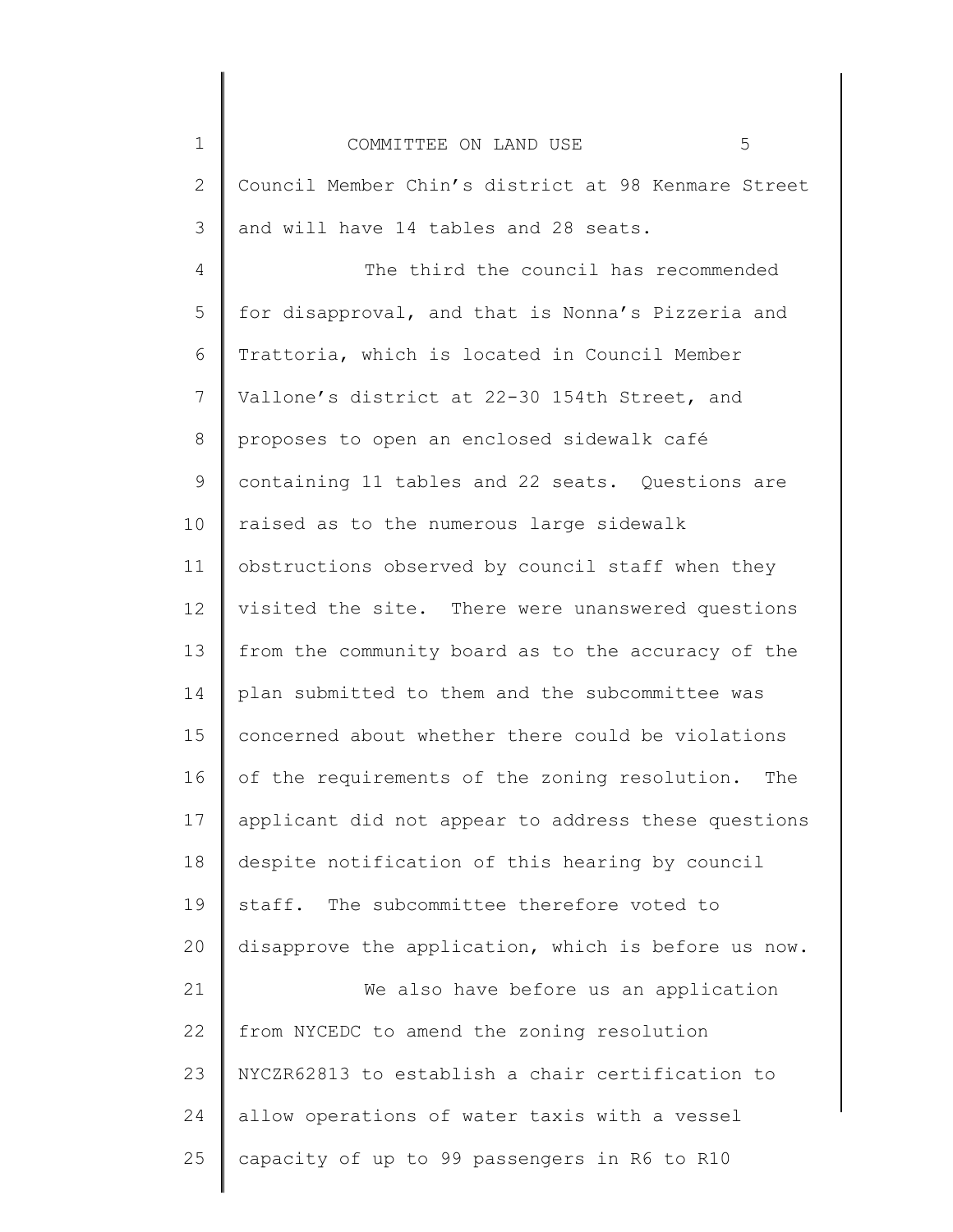| $\mathbf 1$  | 6<br>COMMITTEE ON LAND USE                            |
|--------------|-------------------------------------------------------|
| $\mathbf{2}$ | residence districts, as well as commercial and        |
| 3            | manufacturing districts in Brooklyn CB Number 1,      |
| 4            | which is in Council Member Levin's district.          |
| 5            | Operation of ferries with a vessel capacity of up     |
| 6            | to 399 passengers R6-23 R10 residence districts, as   |
| 7            | well as the commercial and manufacturing districts    |
| $\,8\,$      | in Brooklyn Community Board 1; operation of ferries   |
| $\mathsf 9$  | with an unlimited capacity in C4, C5, C6 and C8       |
| 10           | commercial districts, as well as manufacturing        |
| 11           | districts in Brooklyn Community Board Number 1.<br>In |
| 12           | conjunction with this increased vessel capacity,      |
| 13           | proposed chairperson certification would require      |
| 14           | that all docking facilities provide certain ferry     |
| 15           | related amenities, including trash cans, bicycle      |
| 16           | parking and queuing units. Other amenities may be     |
| 17           | permitted by commission authorizing, including        |
| 18           | shelters and ticketing machines. This application     |
| 19           | was approved by Community Board 1 and approval with   |
| 20           | conditions by the borough president, Council Member   |
| 21           | Levin, is supportive of these changes.                |
| 22           | Lastly, we have the first floor                       |
| 23           | interior of the Bronx General Post Office at 560      |
| 24           | Grand Concourse as a historic landmark.<br>The        |
| 25           | designation was supported by borough president Diaz   |
|              |                                                       |

║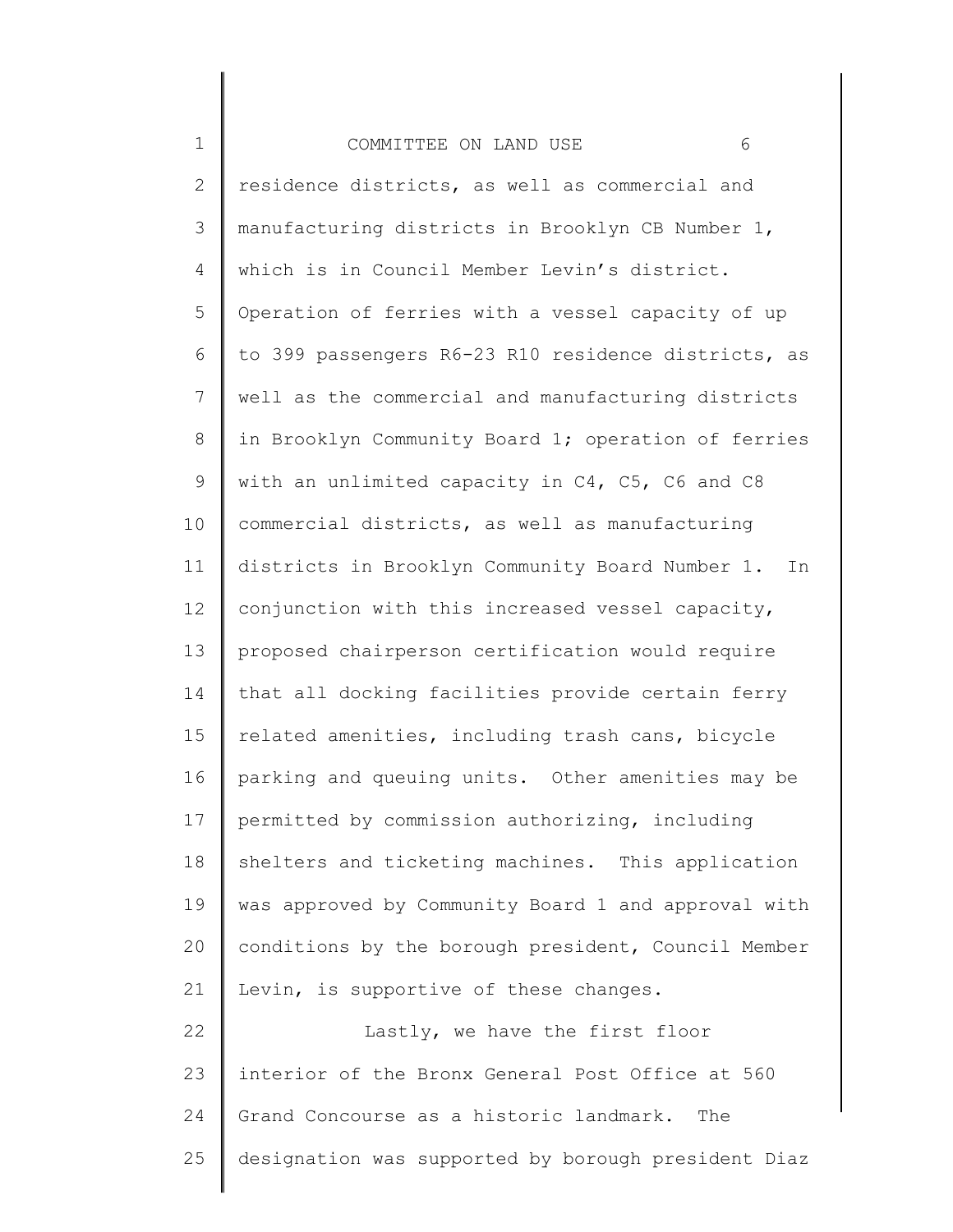2 3 4 COMMITTEE ON LAND USE 7 and by Council Member Arroyo and was approved by the Subcommittee on Landmarks, Public Siting and Maritime Uses.

5 6 7 8 9 10 11 12 13 14 15 16 17 18 19 20 21 22 23 24 These items have been fully vetted by the Zoning and Franchises Subcommittee and the Subcommittee on Landmarks, Public Siting and Maritime Uses, which has recommended approval of these items with the exception of LU 22, Nonna Pizzeria enclosed sidewalk café, which the subcommittee recommends disapproval. All of the members... all of the members... thank you very much, Council Member Arroyo, good to see you. All of the members in these districts projects approve of these designations. The chair recommends an aye vote on all these matters. I just want to recognize Council Member Rodriguez and Council Member Kallos, who have joined us as well. So for the record, the application numbers in Council Member Johnson's district are LU Number 18, White Horse Tavern, 20145268TCM, Manhattan Community Board 12 for a revocable consent to continue to maintain and operate an enclosed sidewalk café located at 567 Hudson

25 Street. In Council Member Chin's district LU

1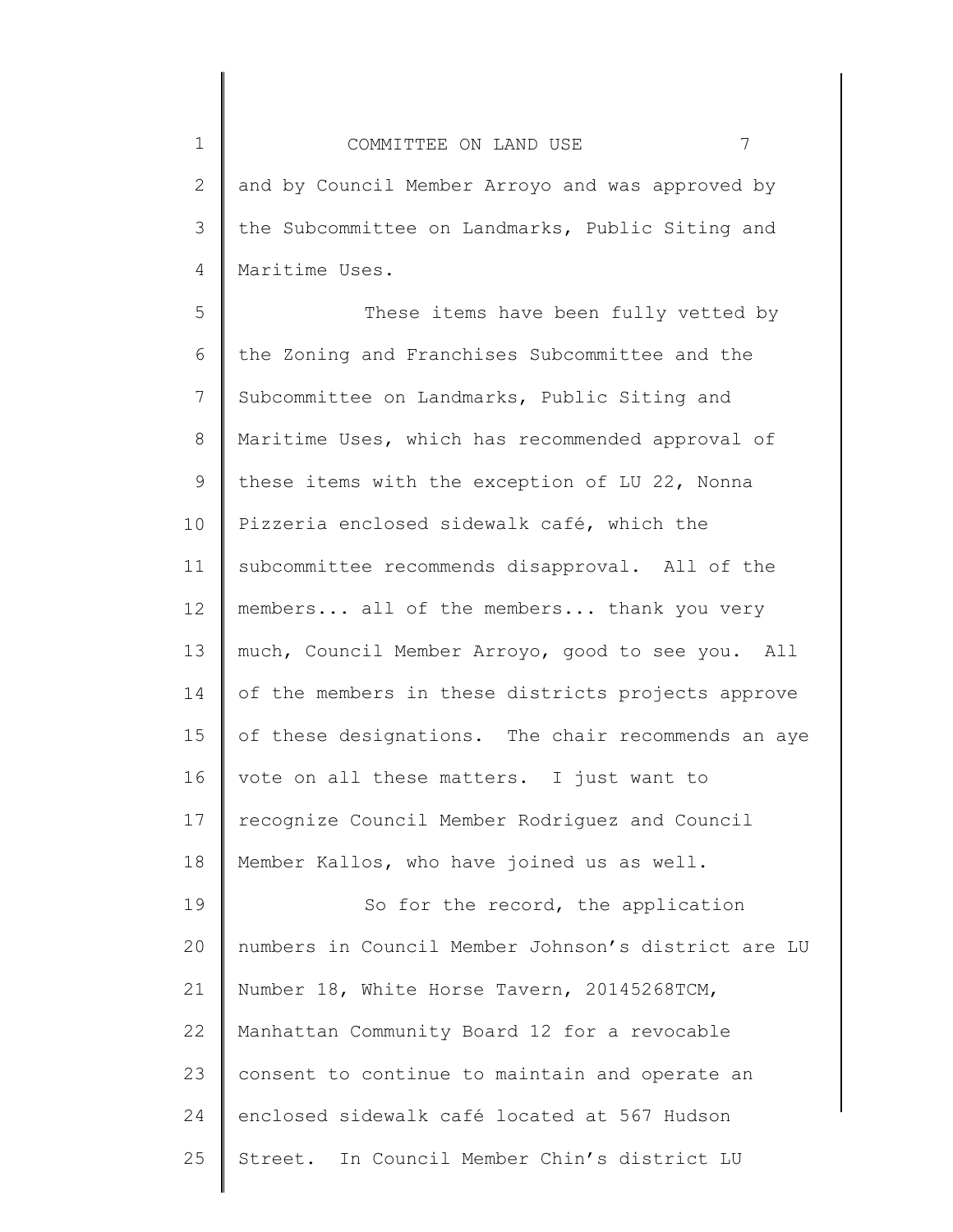| $\mathbf 1$    | 8<br>COMMITTEE ON LAND USE                          |
|----------------|-----------------------------------------------------|
| $\overline{2}$ | Number 21, Maison O, 20145310TCM, Manhattan         |
| 3              | Community Board 12 for a revocable consent to       |
| 4              | establish, maintain and operate an enclosed         |
| 5              | sidewalk café located at 98 Kenmare Street. And in  |
| 6              | Council Member Vallone's distict LU Number 22,      |
| 7              | Nonna's Pizzeria and Trattoria, 20145354TCQ, Queens |
| 8              | Community Board 7. This is a vote to disapprove a   |
| $\mathsf 9$    | revocable consent to establish, maintain and        |
| 10             | operate an enclosed sidewalk café located at 22-30- |
| 11             | 154th Street. And in Council Member Levin's         |
| 12             | district LU Number 20, East River Ferry Text        |
| 13             | Amendment N140099ZRK, Brooklyn Community Board 1    |
| 14             | for an amendment to the zoning resolution           |
| 15             | pertaining to the regulations governing ferry and   |
| 16             | water taxi docking facilities in Community District |
| 17             | 1 in the borough of Brooklyn. And finally, Council  |
| 18             | Member Arroyo's district LU Number 34, Bronx        |
| 19             | General Post Office 20145279HKX in Bronx Community  |
| 20             | Board 4 regarding the landmarked designation of the |
| 21             | Brooklyn General Post Office first floor lobby      |
| 22             | located at 560 Grand Concourse Ave, a historic      |
| 23             | landmark. I remind you that an aye vote on LU-22    |
| 24             | is a vote to disapprove the application per the     |
| 25             | recommendation of the subcommittee. With that, we   |
|                |                                                     |

∥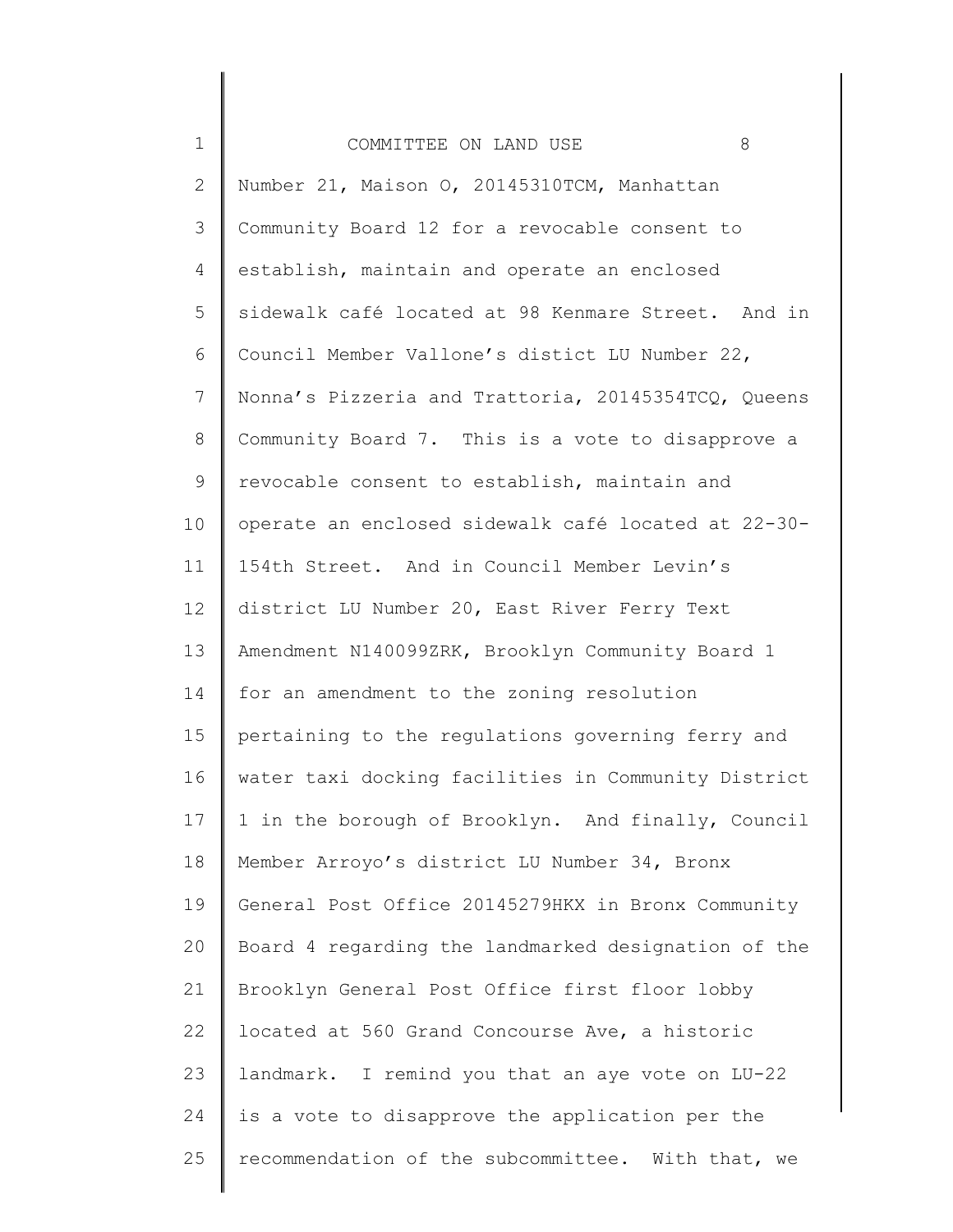| $\mathbf 1$     | 9<br>COMMITTEE ON LAND USE                        |
|-----------------|---------------------------------------------------|
| $\mathbf{2}$    | will ask if any members have any questions.       |
| 3               | Hearing none, we will ask the clerk to call the   |
| 4               | roll.                                             |
| 5               | COMMITTEE CLERK: William Martin,                  |
| 6               | Committee Clerk. Roll call vote Committee on Land |
| $7\phantom{.0}$ | Use. Council Member Greenfield.                   |
| 8               | COUNCIL MEMBER GREENFIELD: Aye.                   |
| $\mathcal{G}$   | COMMITTEE CLERK: Gentile.                         |
| 10              | COUNCIL MEMBER GENTILE: Aye.                      |
| 11              | COMMITTEE CLERK: Palma.                           |
| 12              | COUNCIL MEMBER PALMA: Aye.                        |
| 13              | COMMITTEE CLERK: Arroyo.                          |
| 14              | COUNCIL MEMBER ARROYO: Yes.                       |
| 15              | COMMITTEE CLERK: Dickens.                         |
| 16              | COUNCIL MEMBER DICKENS: Aye.                      |
| 17              | COMMITTEE CLERK: Garodnick.                       |
| 18              | COUNCIL MEMBER GARDONICK: Aye.                    |
| 19              | COMMITTEE CLERK: Mealy.                           |
| 20              | COUNCIL MEMBER MEALY: Aye.                        |
| 21              | COMMITTEE CLERK: Mendez.                          |
| 22              | COUNCIL MEMBER MENDEZ: Aye.                       |
| 23              | COMMITTEE CLERK: Rodriguez.                       |
| 24              | COUNCIL MEMBER RODRIGUEZ: Aye.                    |
| 25              | COMMITTEE CLERK: Koo.                             |
|                 |                                                   |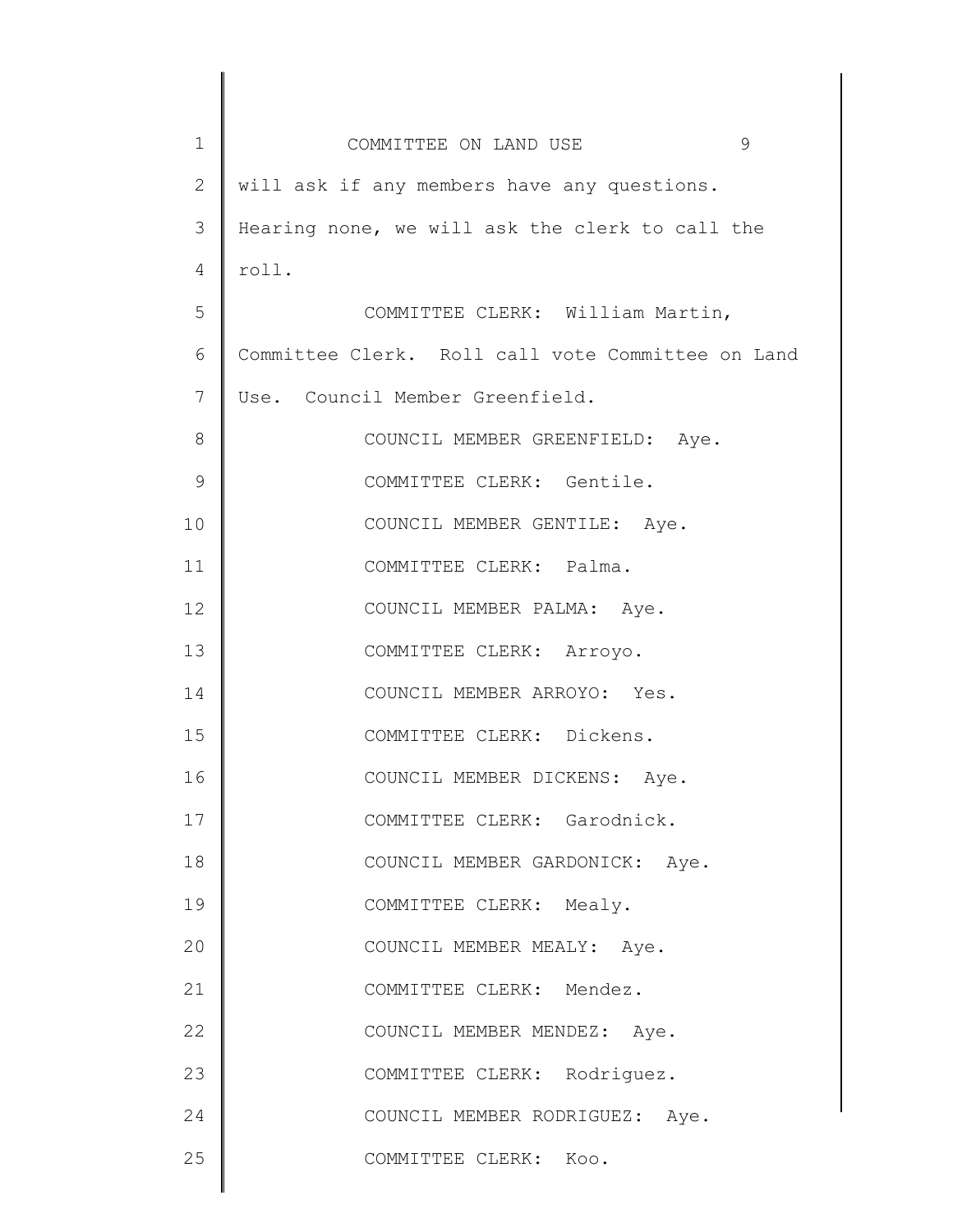| 1            | COMMITTEE ON LAND USE<br>10                       |
|--------------|---------------------------------------------------|
| $\mathbf{2}$ | COUNCIL MEMBER KOO: Aye.                          |
| 3            | COMMITTEE CLERK: Lander. [Response                |
| 4            | not heard]                                        |
| 5            | COMMITTEE CLERK: Weprin.                          |
| 6            | COUNCIL MEMBER WEPRIN: Aye.                       |
| 7            | COMMITTEE CLERK: Wills.                           |
| 8            | COUNCIL MEMBER WILLS: Aye.                        |
| 9            | COMMITTEE CLERK: Richards.                        |
| 10           | COUNCIL MEMBER RICHARDS: Aye.                     |
| 11           | COMMITTEE CLERK: Barron.                          |
| 12           | COUNCIL MEMBER BARRON: Aye.                       |
| 13           | COMMITTEE CLERK: Kallos.                          |
| 14           | COUNCIL MEMBER KALLOS: Aye.                       |
| 15           | COMMITTEE CLERK: Reynoso.                         |
| 16           | COUNCIL MEMBER REYNOSO: Aye.                      |
| 17           | COMMITTEE CLERK: Torres.                          |
| 18           | CHAIRPERSON GREENFIELD: Council Member            |
| 19           | Torres.                                           |
| 20           | COUNCIL MEMBER TORRES: Yes.                       |
| 21           | COMMITTEE CLERK: Treyger. [Response               |
| 22           | not heard] Ignizio.                               |
| 23           | COUNCIL MEMBER IGNIZIO: I'd like to               |
| 24           | vote aye and commend the chair for his best micro |
| 25           | machines, if you remember that from when we were  |
|              |                                                   |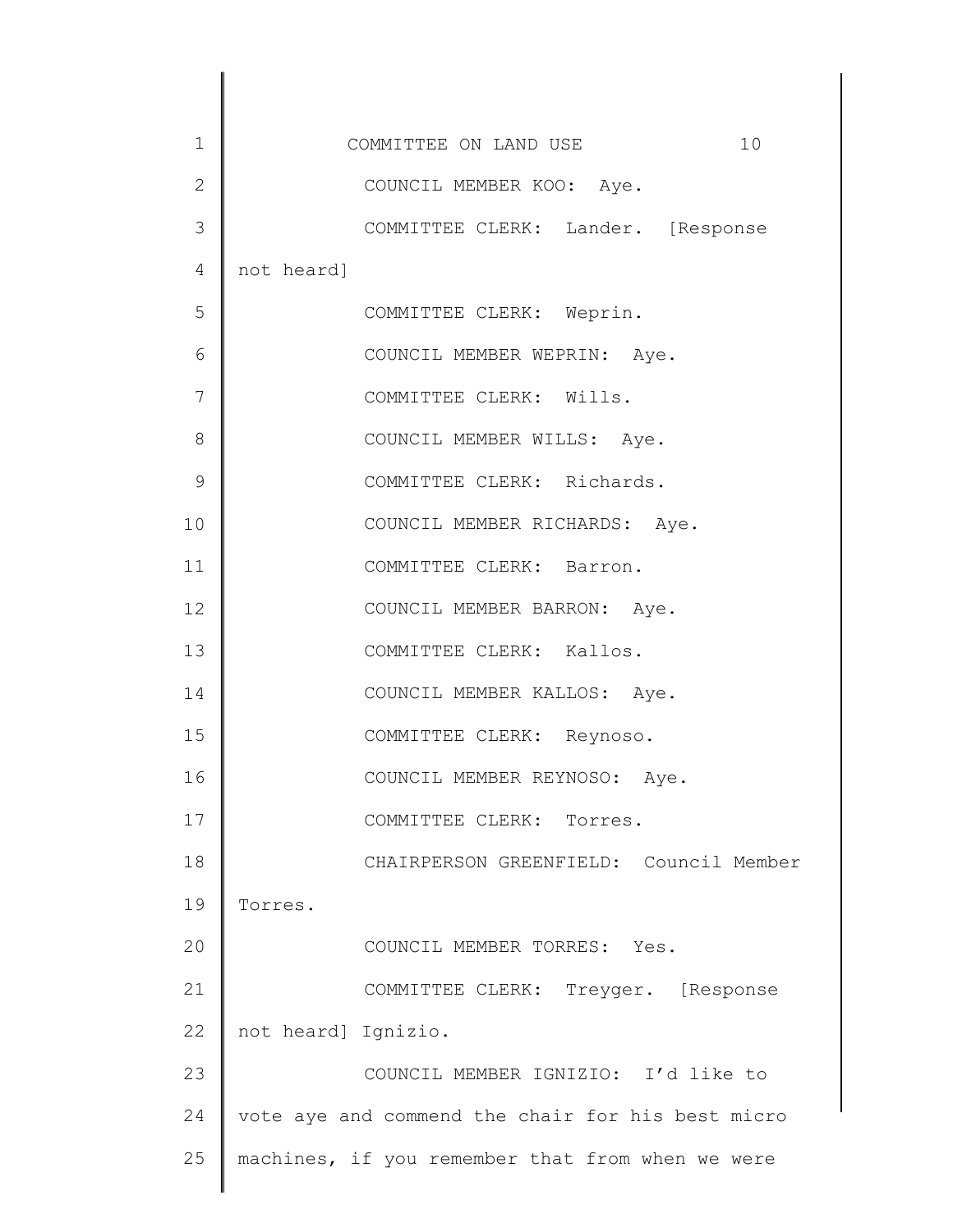1 2 3 4 5 6 7 8 9 10 11 12 13 14 15 16 17 18 19 20 21 22 23 24 25 COMMITTEE ON LAND USE 11 kids, the guy who was a speed reader. Congratulations, Chair. CHAIRPERSON GREENFIELD: Appreciation for your time. Thank you, sir. [Pause] COMMITTEE CLERK: By vote of 18 in the affirmative, zero in the negative and no absentions, all items have been adopted. Members, please sign the committee reports. Thank you. CHAIRPERSON GREENFIELD: Thank you. We're going to keep the vote open for 15 more minutes until 11:49 a.m. Thank you. [Pause] COMMITTEE CLERK: Lander. COUNCIL MEMBER LANDER: Aye on all. COMMITTEE CLERK: Vote is now of 19 in the affirmative. [background voices] [Pause] COMMITTEE CLERK: Levin. COUNCIL MEMBER LEVIN: Aye on all. COMMITTEE CLERK: The vote is now 20 in the affirmative. [Pause]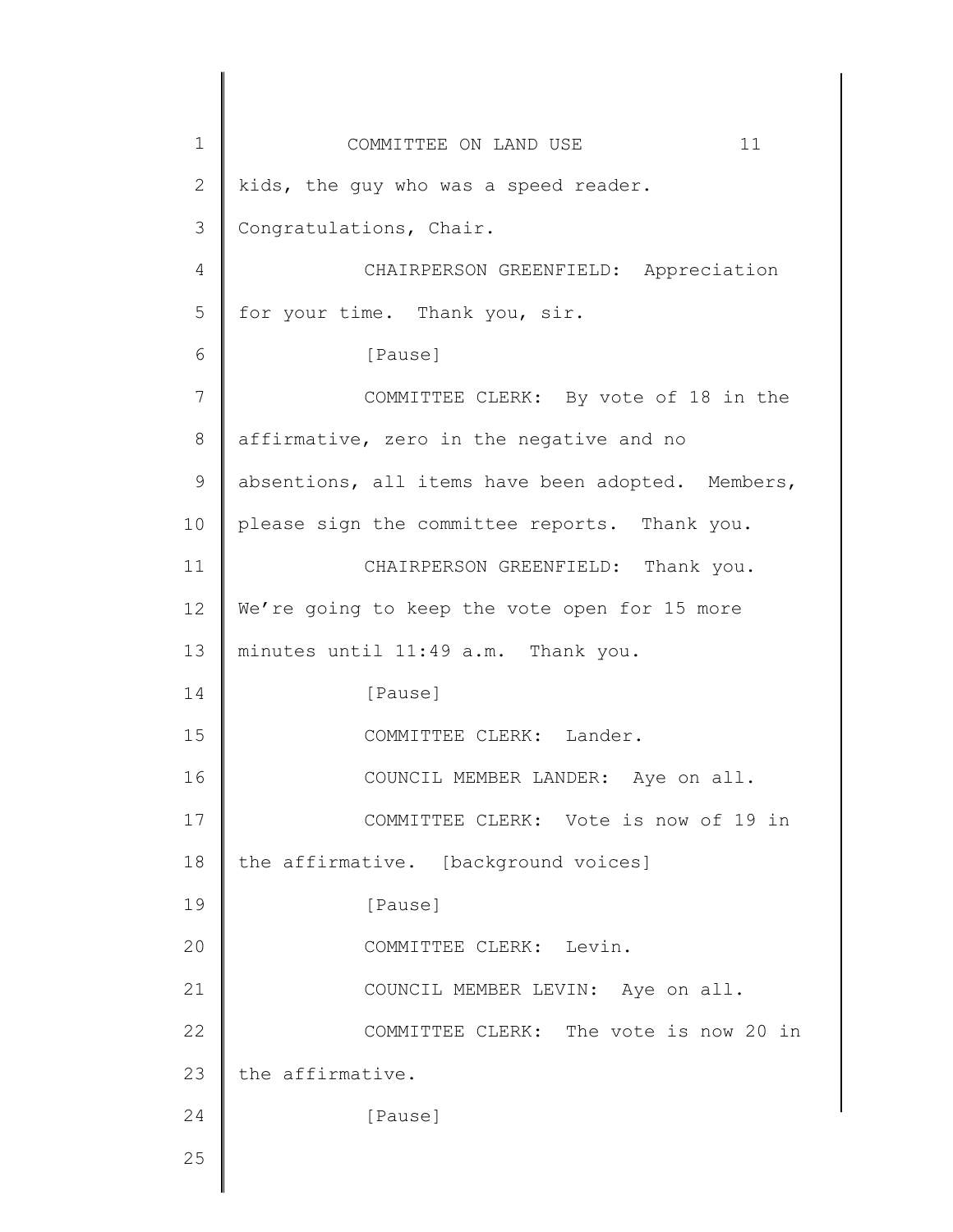| $1\,$          | 12<br>COMMITTEE ON LAND USE                |
|----------------|--------------------------------------------|
| $\mathbf{2}$   | COMMITTEE CLERK: Council Member            |
| 3              | Williams.                                  |
| 4              | COUNCIL MEMBER WILLIAMS: Aye.              |
| 5              | COMMITTEE CLERK: The vote now stands       |
| $6\,$          | at 21 in the affirmative.                  |
| $\overline{7}$ | [Pause]                                    |
| 8              | COMMITTEE CLERK: Council Member            |
| $\mathcal{G}$  | Treyger. [background voices]               |
| 10             | [Pause]                                    |
| 11             | COUNCIL MEMBER TREYGER: Aye. I vote        |
| 12             | aye.                                       |
| 13             | [Pause]                                    |
| 14             | COMMITTEE CLERK: The final vote of the     |
| 15             | Committee on Land Use now stands 22 in the |
| 16             | affirmative, zero in the negative and no   |
| 17             | abstentions. Thank you.                    |
| 18             | CHAIRPERSON GREENFIELD: The Committee      |
| 19             | on Land Use is now adjourned.              |
| 20             | [gavel]                                    |
| 21             |                                            |
| 22             |                                            |
| 23             |                                            |
| 24             |                                            |
| 25             |                                            |
|                |                                            |